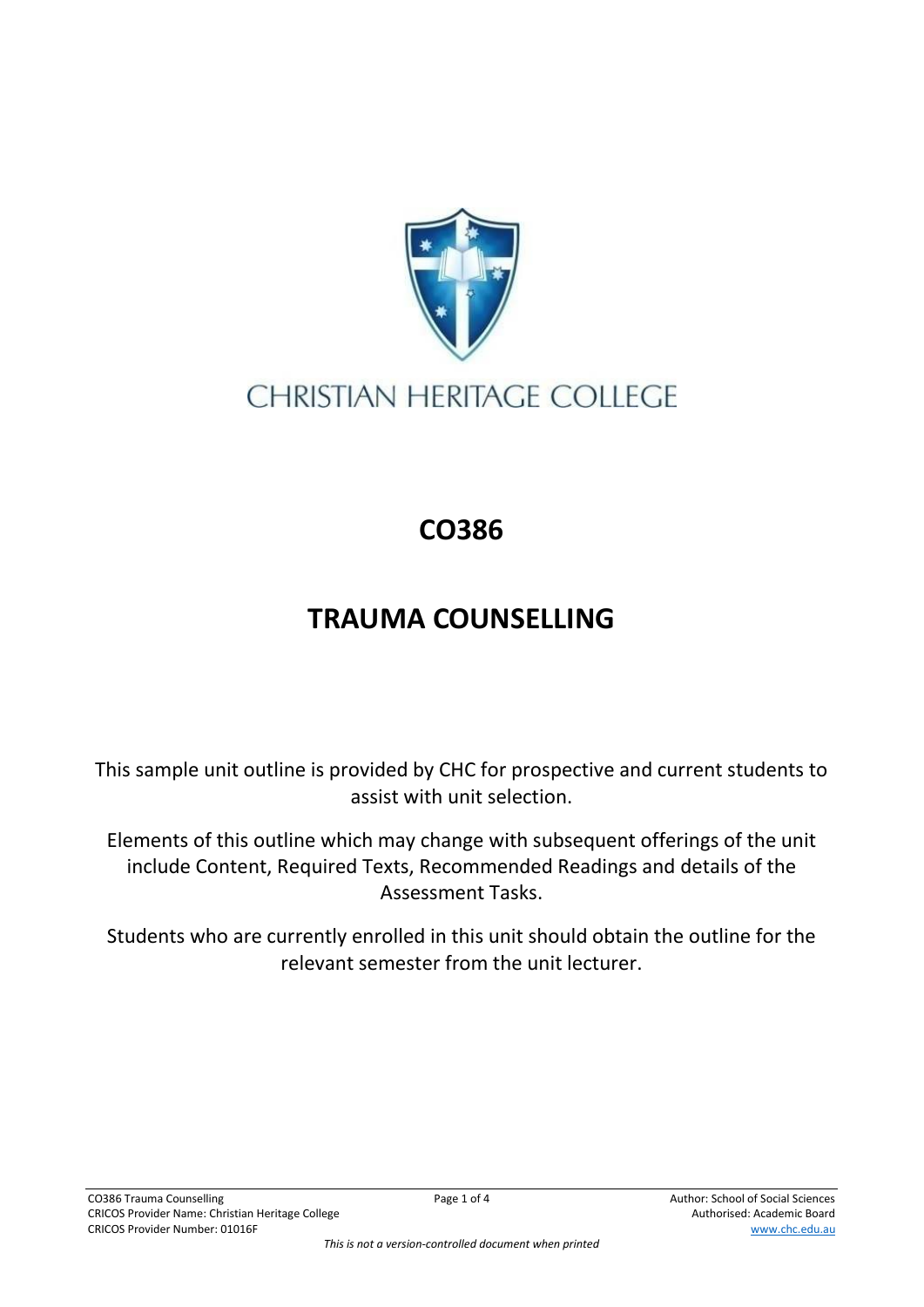| Unit code                                        | CO386                                                                                                                                                                                                                                                                                                                                                                                                                                                                                                                                                                                                                                                                                                                                                                                                                                                                                                                     |
|--------------------------------------------------|---------------------------------------------------------------------------------------------------------------------------------------------------------------------------------------------------------------------------------------------------------------------------------------------------------------------------------------------------------------------------------------------------------------------------------------------------------------------------------------------------------------------------------------------------------------------------------------------------------------------------------------------------------------------------------------------------------------------------------------------------------------------------------------------------------------------------------------------------------------------------------------------------------------------------|
| Unit name                                        | <b>Trauma Counselling</b>                                                                                                                                                                                                                                                                                                                                                                                                                                                                                                                                                                                                                                                                                                                                                                                                                                                                                                 |
| <b>Associated higher</b><br>education awards     | <b>Bachelor of Counselling</b>                                                                                                                                                                                                                                                                                                                                                                                                                                                                                                                                                                                                                                                                                                                                                                                                                                                                                            |
| <b>Duration</b>                                  | One semester                                                                                                                                                                                                                                                                                                                                                                                                                                                                                                                                                                                                                                                                                                                                                                                                                                                                                                              |
| Level                                            | Advanced                                                                                                                                                                                                                                                                                                                                                                                                                                                                                                                                                                                                                                                                                                                                                                                                                                                                                                                  |
| Core/elective                                    | Elective                                                                                                                                                                                                                                                                                                                                                                                                                                                                                                                                                                                                                                                                                                                                                                                                                                                                                                                  |
| Weighting                                        | 10<br>Unit credit points:<br>Course credit points:<br>240                                                                                                                                                                                                                                                                                                                                                                                                                                                                                                                                                                                                                                                                                                                                                                                                                                                                 |
| Delivery mode                                    | Face-to-face on site                                                                                                                                                                                                                                                                                                                                                                                                                                                                                                                                                                                                                                                                                                                                                                                                                                                                                                      |
| <b>Student workload</b>                          | Face-to-face on site<br>Contact hours<br>35 hours<br>55 hours<br>Reading, study, and preparation<br>60 hours<br>Assignment preparation<br>150 hours<br><b>TOTAL</b>                                                                                                                                                                                                                                                                                                                                                                                                                                                                                                                                                                                                                                                                                                                                                       |
|                                                  | Students requiring additional English language support are expected to undertake an<br>additional one hour per week.                                                                                                                                                                                                                                                                                                                                                                                                                                                                                                                                                                                                                                                                                                                                                                                                      |
| Prerequisites/<br>co-requisites/<br>restrictions | Prerequisites<br>60 credit points of Introductory Social Sciences units including<br>CO213 Introduction to Mental Health<br>CO214 Foundational Processes and Strategies in Counselling                                                                                                                                                                                                                                                                                                                                                                                                                                                                                                                                                                                                                                                                                                                                    |
| Rationale                                        | Assisting those affected by trauma is a major component of contemporary counselling<br>practice. This unit is significant, therefore, as it addresses the complex issues of trauma that<br>prevall in today's society and are likely to be encountered by counselling practitioners during<br>their practice. Furthermore, the advances in neuroscience are transforming the understanding<br>and treatment of trauma, therefore the theory and counselling interventions that are<br>presented in this unit will be strongly grounded in this knowledge.<br>This unit is designed to prepare students with knowledge, understanding, and skills to work<br>within the context of ethical and Christian worldview perspectives with clients who have<br>experienced trauma in their lives. As vicarious traumatisation is always an issue in this type of<br>counselling, strategies for self-care will also be explored. |
| <b>Prescribed text(s)</b>                        | Briere, J., & Scott, C. (2015). Principles of trauma therapy: A guide to symptoms, evaluation<br>and treatment (2nd ed.). London, UK: Sage.<br>van der Kolk, B. (2014). The body keeps the score: Brain, mind and body in the healing of<br>trauma. New York, NY: Viking.                                                                                                                                                                                                                                                                                                                                                                                                                                                                                                                                                                                                                                                 |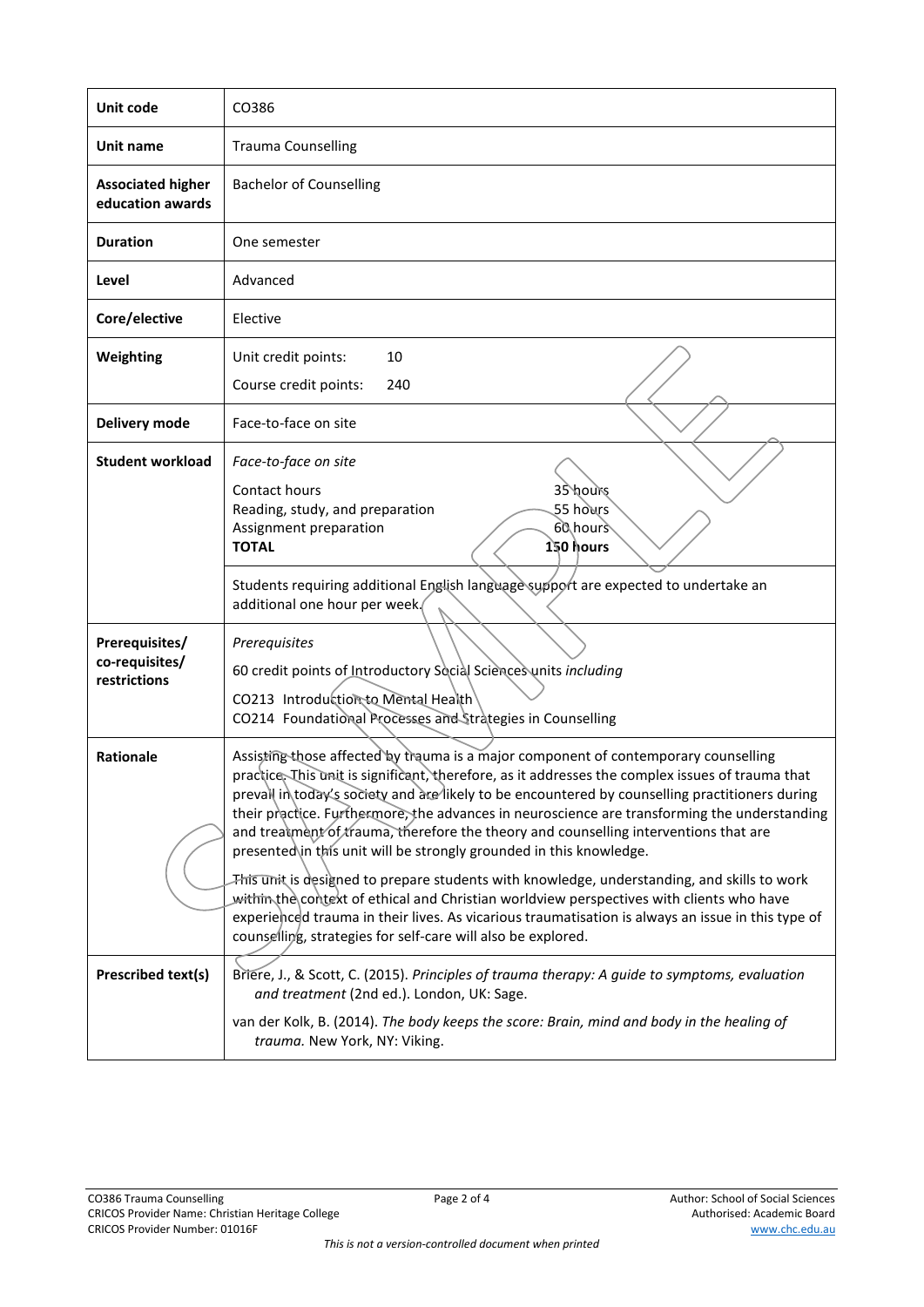| Recommended<br>readings             | <b>Books</b>                                                                                                                                                                                                                                                                                                                                                                                     |
|-------------------------------------|--------------------------------------------------------------------------------------------------------------------------------------------------------------------------------------------------------------------------------------------------------------------------------------------------------------------------------------------------------------------------------------------------|
|                                     | Boon, S., Steele, K., & van de Hart, O. (2011). Coping with trauma-related dissociation: Skills<br>training for patients and therapists. New York, NY: Norton.                                                                                                                                                                                                                                   |
|                                     | Levine. P. (2012). In an unspoken voice: How the body releases trauma and restores goodness.<br>Berkeley, CA: North Atlantic Books.                                                                                                                                                                                                                                                              |
|                                     | Malchiodi, C. (Ed). (2015). Creative interventions with traumatized children (2nd ed.). New<br>York, NY: Guilford Press.                                                                                                                                                                                                                                                                         |
|                                     | Ogden, P., & Fisher, J. (2014). Sensorimotor psychotherapy: Interventions for trauma and<br>attachment. New York, NY: Norton.                                                                                                                                                                                                                                                                    |
|                                     | Porges, S. (2011). The polyvagal theory: Neurophysiological foundations of emotions,<br>attachment, communication, self-regulation. New York, NY: Norton                                                                                                                                                                                                                                         |
|                                     | Skovholt, T. & Trotter-Mathison, M. (2016). The resilient practitioner: Burnout and compassion<br>fatigue prevention and self-care strategies for the helping professions (3rd ed.). New York,<br>NY: Routledge.                                                                                                                                                                                 |
|                                     | Wilson, J., & Lindy, J. (2013). Trauma and culture and metaphor: Pathways of transformation<br>and integration. New York, NY: Routledge.                                                                                                                                                                                                                                                         |
|                                     | Wright, H. N. (2011). The complete guide to crisis and trauma counselling. Minneapolis, MN:<br>Bethany House.                                                                                                                                                                                                                                                                                    |
|                                     | <b>Journals</b>                                                                                                                                                                                                                                                                                                                                                                                  |
|                                     | Journal of Psychology and Theology                                                                                                                                                                                                                                                                                                                                                               |
|                                     | Journal of Psychological Trauma                                                                                                                                                                                                                                                                                                                                                                  |
|                                     | Journal of Child Sexual Abuse                                                                                                                                                                                                                                                                                                                                                                    |
|                                     | Child Abuse and Neglect: The International Journal                                                                                                                                                                                                                                                                                                                                               |
|                                     | Journal of Counseling and Develohment                                                                                                                                                                                                                                                                                                                                                            |
|                                     | In addition to the resources above, students should have access to a Bible, preferably a<br>modern translation such as The Holy Bible: The New International Version 2011 (NIV 2011) or<br>The Holy Bible: New King James Version (NKJV).                                                                                                                                                        |
|                                     | These and other translations may be accessed free on-line at http://www.biblegateway.com.<br>The Bible app from LifeChurch tv)s also available free for smart phones and tablet devices.                                                                                                                                                                                                         |
| Specialist resource<br>requirements | Nil                                                                                                                                                                                                                                                                                                                                                                                              |
| Content                             | 1. Defining trauma within a Christian worldview paradigm<br>Brain development and the neurological effects of trauma<br>3. A bio-psycho-social-spiritual model of conceptualising trauma<br>4. Responding to one-off traumatic events<br>5. Family violence<br>6. Childhood abuse and neglect                                                                                                    |
|                                     | 7. Sexual assault<br>8. PTSD and complex trauma<br>9. Trauma therapy Interventions I - Establishing safety and stability<br>10. Trauma therapy Interventions II - Trauma processing<br>11. Trauma therapy Interventions III - Reintegration and reconnection<br>12. Working with traumatised children<br>13. Ethical and legal issues; vicarious traumatisation and self-care for the counsellor |
|                                     |                                                                                                                                                                                                                                                                                                                                                                                                  |